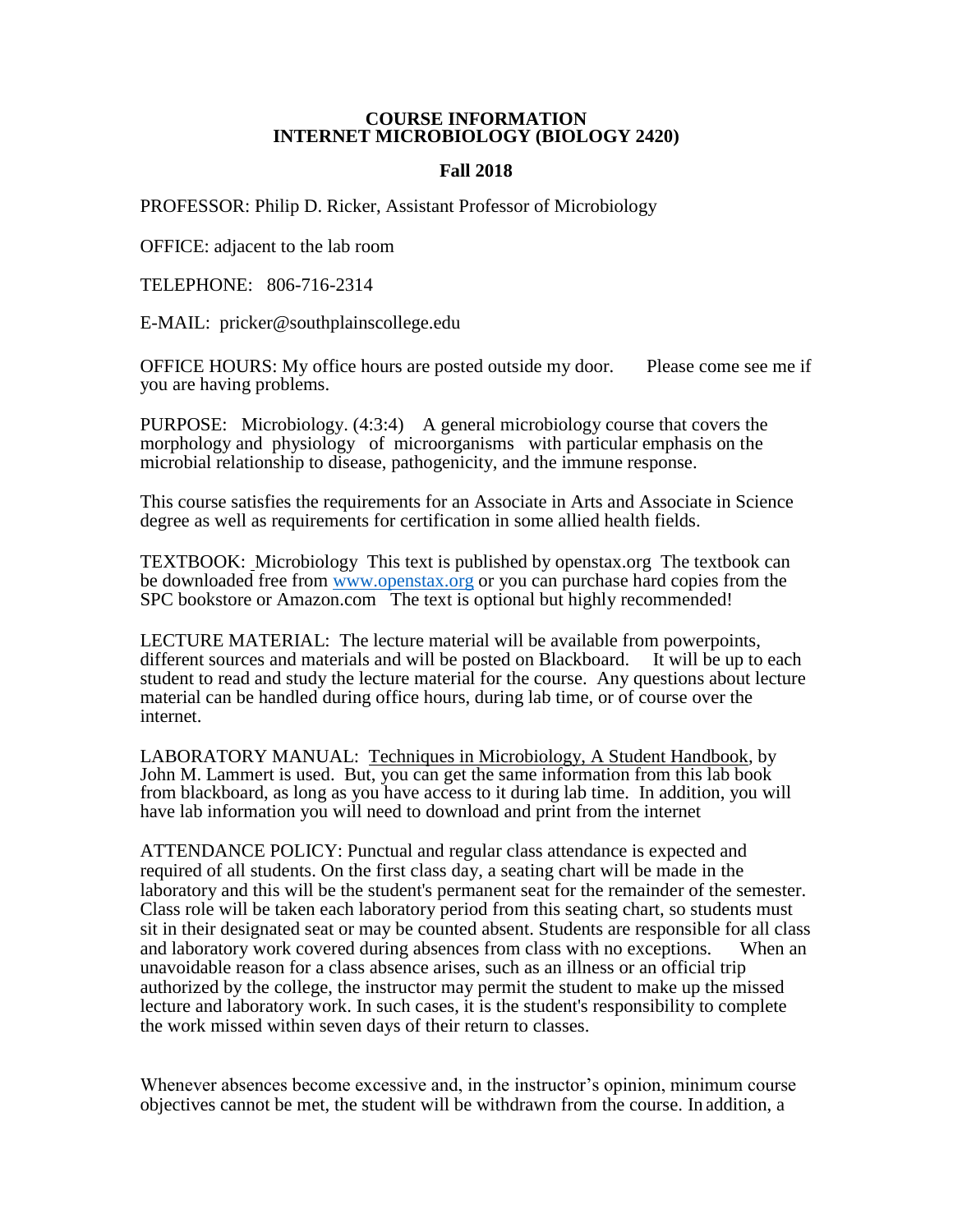student will be withdrawn from the course when the student has missed every class during any four consecutive class periods excluding holidays. Any student who misses a total of five class periods will also be administratively withdrawn. Let me repeat. If you miss a total of five classes, you will be withdrawn from the course. If a student's average is failing ( below 70 ) at the time of the administrative withdrawal, the student will receive an F on their transcript for the course. If the student is passing at the time of administrative withdrawal, the student will receive a X on their transcript. Any student who initiates their own withdrawal from the course before the last day to drop will NOT be penalized and will receive a "W" on their transcript.

ASSIGNMENT POLICY: Reading assignments will be given on-line . Students are required (and expected) to read the assigned reading and laboratory handouts before coming to class. Reading assignments as well as lecture material will be included on the exams and lab quizzes.

EXAMINATION POLICY: Four major exams plus the final exam will be administered during the semester. The exams will be in-class during lab time. The exams may be given in a lecture room in paper format or they may be given in the technology center online. This will be announced in advance. The actual exam dates may vary slightly from the course outline and any changes will be announced in advance. Each exam will cover both lecture and laboratory assignments. All written work is expected to be the student's own and cheating will not be tolerated. During exams, all books, backpacks, papers, etc., must be left at the front of the classroom. Purses may be taken to your seat, but must remain closed. Any student caught cheating will receive a "0" on that exam and will be referred to the Dean of Students for disciplinary action.

If an exam is missed, the exam must be made up within seven days of the exam date. If a student misses an exam without prior permission and must make up the exam, a penalty of 10 points will be assessed on the make up exam. Under no circumstances will a student be allowed to take more than two make up exams.

## CELL PHONE/ELECTRONICS/CAP POLICY:

It is requested that cells phones be turned off during lecture. In addition, I require all cell phones to be turned off during exams. If a cell phone rings during an exam, the student will be asked to leave the exam and will not be allowed to complete the exam!

In addition, during exams, no electronic devices are allowed. This includes calculators, cameras, PDA's etc. If I see it, I will take your exam and you will receive a grade of zero for the exam. Caps and hats are also not allowed during exams. These must be removed and placed under your seat during the exam.

During exams, if you need a new pencil, pen, or something else during the exam, you are NOT allowed to get it out of your purse or backpack. If you need something, the instructor will have pens and pencils to borrow.

Once an exam starts, students are not allowed to leave the room during the exam until he/she is finished with the exam. So please remember to get a drink and use the restroom before the exam starts.